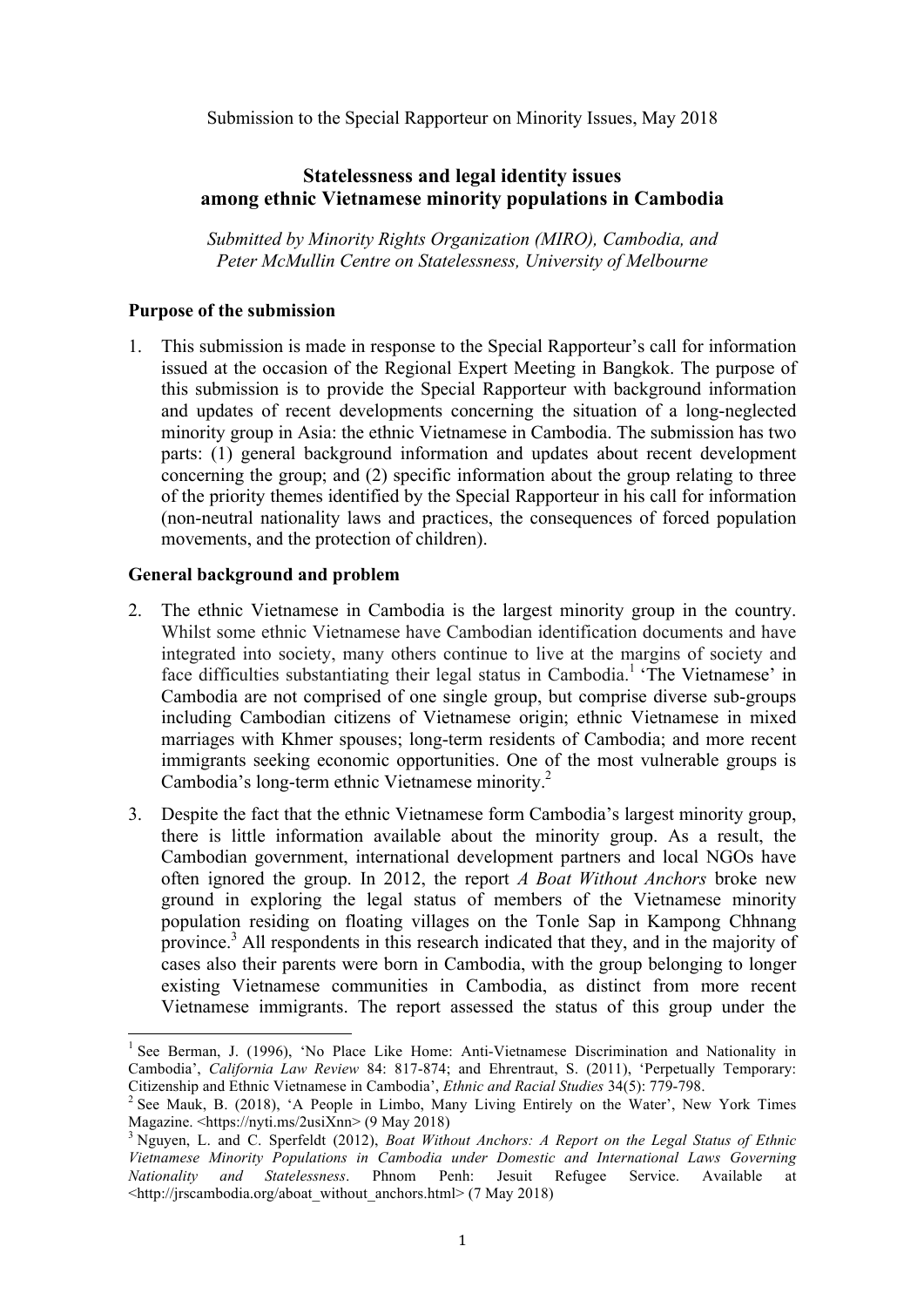applicable Cambodian and Vietnamese nationality laws and considered how the authorities of Cambodia and Vietnam view and treat this group under the operation of their respective laws. All respondents seemed to be living legally in Cambodia and possessed various forms of documentation identifying them as 'foreign residents' – but none held any proof of citizenship. The report concluded that these communities appeared to be stateless. Without citizenship and other documentation, numerous ethnic Vietnamese in Cambodia do not have access to basic economic, political, and social rights and face an array of disadvantages, including limited freedom of movement, being unable to own land, and difficulty accessing employment, education, health care, and legal protection. Over the following years, the Cambodian NGO Minority Rights Organization (MIRO) continued to monitor the situation and issued various reports and statements highlighting the adverse effects of a lack of citizenship on the lives of members of these communities.<sup>4</sup>

- 4. As the research for *Boat Without Anchors* and MIRO's follow on research were limited in scope, its findings do not allow for making broader generalisations about the situation of all ethnic Vietnamese in Cambodia. In fact, the lack of data to determine the size of affected populations and the scope of the overall problem have been a key impediment for more domestic and international recognition of the challenges faced by ethnic Vietnamese minority populations. The little reporting available on this topic suggests that tens, potentially hundreds of thousands of individuals may be affected  $-$  although the exact magnitude remains unknown.<sup>5</sup> Due to the sensitivity of the topic, Cambodia does not publish regular statistics about ethnic Vietnamese populations on its territory. The government's 2010 report to the CERD refers to  $72.775$  individuals whose 'mother tongue' is Vietnamese.<sup>6</sup> These government figures are significantly below most contemporary estimates.
- 5. Due to widespread prejudices and negative attitudes among the Khmer majority population towards the ethnic Vietnamese minority, coordinated action from governmental and non-governmental stakeholders is lacking. <sup>7</sup> No broad-based Cambodian NGO network is working on the issue, with the exception of some smaller NGOs working in the fields of conflict transformation and development. Considering the history of past persecutions under previous regimes, especially the genocidal policies under the Khmer Rouge regime during the 1970s, affected Vietnamese populations are not well-organised and refrain from public engagement mainly because of fear and safety concerns.
- 6. After years of silence, the issue has re-emerged on the radar of international human rights mechanisms, which Cambodia has ratified. During Cambodia's last reporting

 <sup>4</sup> See Ang C. et al. (2014), 'Limbo on Earth: An Investigative Report on the Current Living Conditions and Legal Status of Ethnic Vietnamese in Cambodia', Phnom Penh: Minority Rights Organisation, March 2014; and Minority Rights Organization (MIRO) (2016), 'Research Finding Statelessness Minority Groups in Cambodia Takeo, Kampong Chhnang, and Pursat', Phnom Penh: MIRO. All reports available at  $\frac{\text{th}}{\text{th}}$  /mirocambodia.org/?page\_id=96> (7 May 2018)<br>
<sup>5</sup> Contemporary estimates of the number of various ethnic Vietnamese populations in Cambodia are

contested and range from 400,000 to more than 700,000. The NGO MIRO puts the estimated number at around 700,000 individuals. See also Minority Rights Group (MRG) profile of the group at  $\langle \text{http://minorityrights.org/minorities/ethnic-vietnamese/> (accessed 9 May 2018)}$ 

 $6$  'Written replies by the Kingdom of Cambodia concerning the list of issues (CERD/C/KHM/Q/8-13) formulated by the Committee on the Elimination of Racial Discrimination relating to Cambodia's eight to thirteenth periodic reports (CERD/C/KHM/8-13)', UN doc. [CERD/C/KHM/Q/8-13/Add.1 of 17 February 2010], Annex I, Table A3. <sup>7</sup> See also Fewer, T. (2016), 'Cambodia's Anti-Vietnam Obsession', *The Diplomat*, 6 September 2016.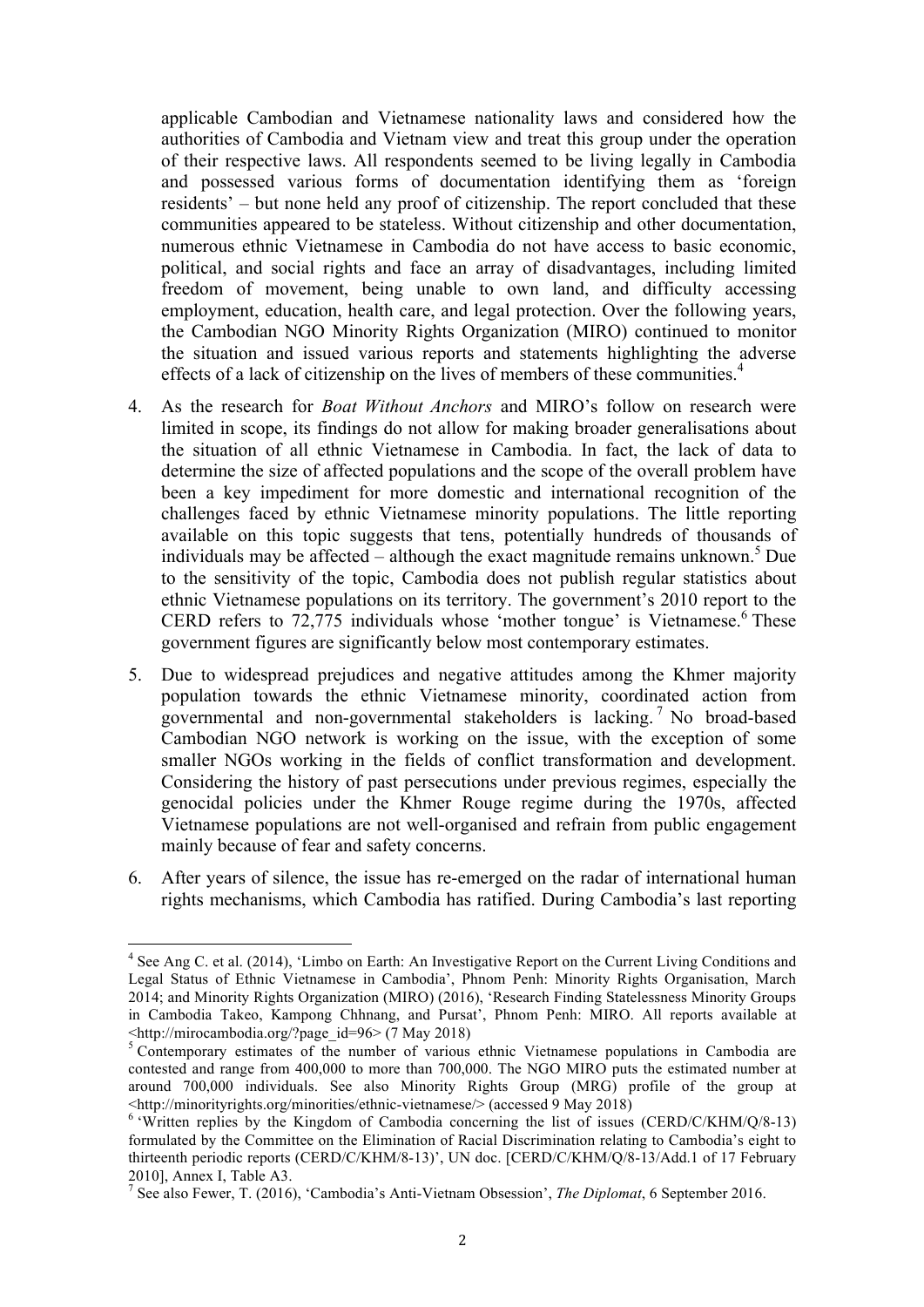cycle under the Convention on the Elimination of all Forms of Discrimination Against Women (CEDAW), the CEDAW Committee expressed concern that 'women of Vietnamese origin undergo considerable difficulties in the registration of births and the acquisition of Cambodian citizenship, which places them at risk of statelessness'. The Committee therefore called upon Cambodia to 'intensify efforts to facilitate the birth registration of children born to Vietnamese mothers and their acquisition of citizenship'.<sup>8</sup> The Human Rights Committee similarly raised the issue during its last review of the implementation of the country's ICCPR obligations and recommended that Cambodia 'facilitate access to identification documentation' and 'guarantee the right of children who were born on the territory of Cambodia to stateless parents to acquire a nationality'.<sup>9</sup>

## **Recent Developments in Cambodia: Deportation and Registration**

- 7. In the aftermath of the 2013 national elections, Cambodian authorities have adopted new policies regarding the legal status of ethnic Vietnamese populations in the country. The policies proceeded in two steps: first an immigrant census targeting predominately ethnic Vietnamese populations and leading to the deportation of thousands of individuals deemed to be 'illegal immigrants'; and second a registration process under which new legal immigration documents are being provided to ethnic Vietnamese residing in Cambodia, regardless of any prior status these individuals may have held under Cambodian law.
- 8. In late 2014, Cambodian authorities began implementing a so-called foreigner census with the aim of identifying and deporting 'illegal immigrants'.<sup>10</sup> The census seemed to have targeted disproportionately Vietnamese; most of them appear to be more recent immigrants. The Ministry of Interior reported the following numbers of Vietnamese deported from Cambodia to Vietnam (as reported in local newspapers): 1,059 in 2014, 6,265 in 2015, 2,453 in 2016, and 1,880 in 2017.<sup>11</sup>
- 9. Shortly thereafter, Cambodian authorities began implementing a centrally-organised, nation-wide registration process under the auspices of the Ministry of Interior – again focusing predominantly on ethnic Vietnamese populations – that involved the issuance of new immigration documents and more recently of permanent resident cards. MIRO monitored this process in the provinces of Kampong Chhnang and Pursat. The new cards are issued for a fee of 250,000 Riel per person (more than US\$60), requiring renewal after two years for the same price. These documents identify their holders as "immigrant aliens" having "Vietnamese nationality", without any verification of such a status. Many people interviewed by MIRO reported that officials told them that they could apply for naturalisation after 7 years residing legally in Cambodia with these new documents. While this process is seemingly in line with the 1994 Immigration Law, it is discretionary and disregards

<sup>&</sup>lt;sup>8</sup> CEDAW Committee, 'Concluding Observations on the Fourth and Fifth Periodic Report of Cambodia', UN doc [CEDAW/C/KHM/CO/4-5 of 18 October 2013], paras. 30-31.<br><sup>9</sup> Human Rights Committee, 'Concluding Observations on the Second Periodic Report of Cambodia', UN

doc [CCPR/C/KHM/CO/2 of March 2015], para. 27.

<sup>10</sup> Seiff, A. (2014), 'Cambodia's Immigrant Census Stokes Fears Among Vietnamese', *UCA News*, 17 October 2014.<br><sup>11</sup> So reported at Khy S. (2017), 'Deportations of Vietnamese Dropped Last Year', *Cambodia Daily*, 23

January 2017. Available at <https://www.cambodiadaily.com/news/deportations-vietnamese-dropped-lastyear-123878/> (9 May 2018)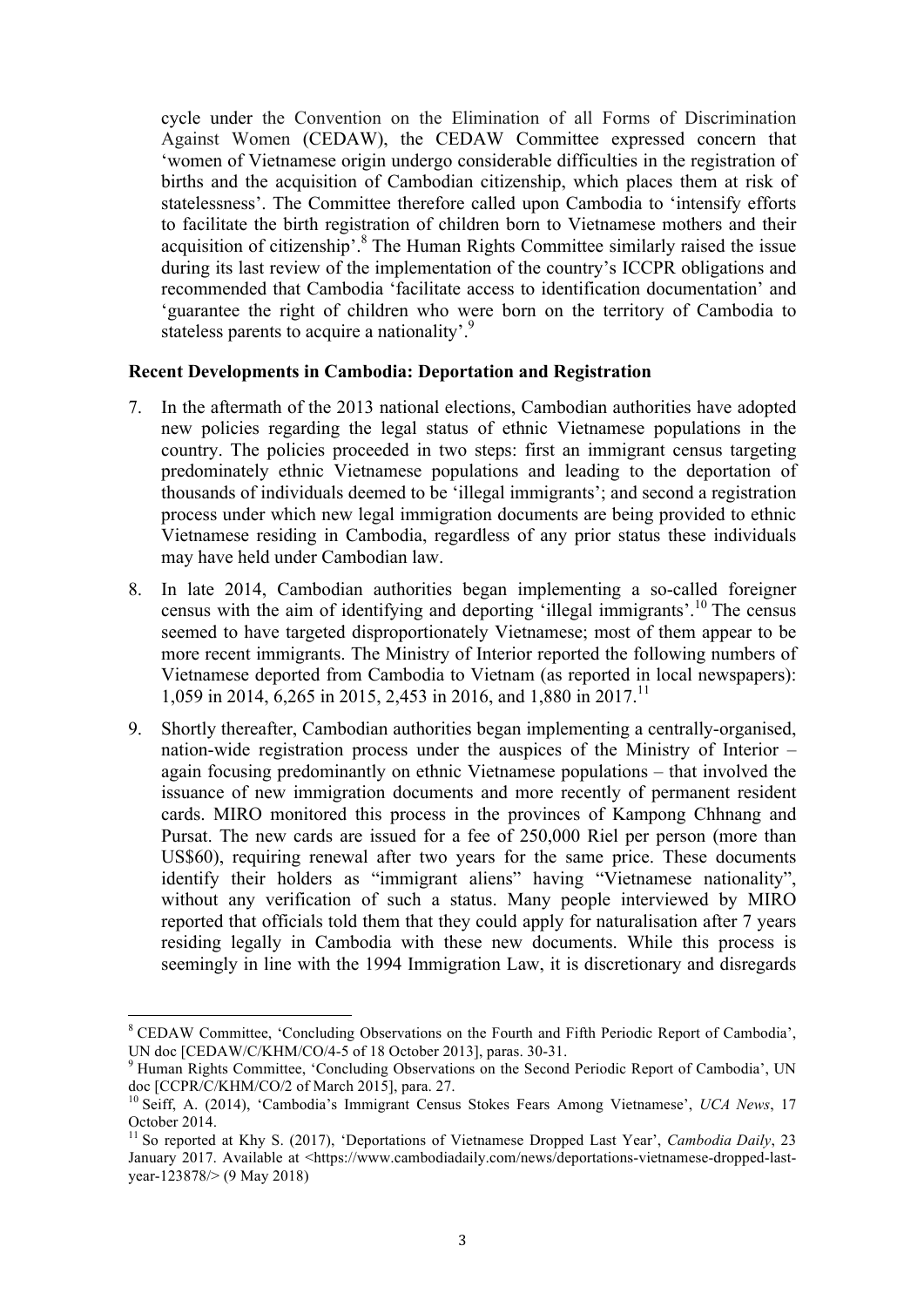any previous status these individuals may have held under Cambodian law, especially for long-term residents.

- 10. Since mid-2017, this registration process has been accompanied by systematic confiscation of all prior documentation that authorities deem to be 'irregular administrative documents' – the most problematic aspect of the new policies.<sup>12</sup> The Ministry of Interior identified at least 70,000 mostly Vietnamese 'foreigners' holding such irregular documents.  $^{13}$  In the provinces monitored by MIRO, authorities have confiscated the majority of legal documents previously held by Vietnamese residents, including birth certificates, old immigration cards, in some cases Cambodian ID cards, family books and other identification documents. In fact, the Ministry seems to deem irregular or even illegal most documentation previously issued by other Cambodian authorities. Much of this documentation had identified the affected individuals as residing legally in Cambodia. Confiscated documents are kept with the Ministry of Interior, and it is uncertain whether the authorities intend to return to their owners documents ultimately not assessed to be irregular.
- 11. These policies seem to treat all ethnic Vietnamese residents in Cambodia the same, regardless of whether they have resided in the country for generations or whether they are more recent immigrants. The policies and their implementation do not provide an individual assessment process that would consider the specific circumstances and legal status of each individual. The underlying assumption seems to be that ethnic Vietnamese are 'immigrants', irrespective of any legal entitlements they may hold under Cambodian law. *Boat Without Anchors* argued that numerous ethnic Vietnamese long-term residents and/or their children may in fact hold Cambodian citizenship under past and current nationality laws, but struggle to provide documentary proof.<sup>14</sup> The confiscation of legal documentation under the current policies will make such proof even more difficult and, in effect, threatens to eradicate the limited documentary proof of residence or previous migration held by affected populations. High fees have also served as a deterrent. As a result, MIRO and other observers have noticed a rising trend among ethnic Vietnamese in Kampong Chhnang and Pursat to leave to Vietnam in search of better living conditions. A joint Cambodian-Vietnamese government statement expressed the hope that 'the Kingdom of Cambodia would continue to take measures in ensuring the legitimate rights of Vietnamese residents, equally treated as other foreign residents in Cambodia in conformity with the laws and regulations of Cambodia'.<sup>15</sup>

<sup>&</sup>lt;sup>12</sup> Based on Sub-Decree No. 129 on the cancellation and withdrawal of irregular Cambodian administrative documents possessed and used by foreigners.

<sup>&</sup>lt;sup>13</sup> Reported at Kong M. (2017), 'Interior Ministry Identifies 70,000 "Improper Citizens, Mostly Ethnic Vietnamese', Phnom Penh Post, 5 October 2017. <https://www.phnompenhpost.com/national/interiorministry-identifies-70000-improper-citizens-mostly-ethnic-vietnamese> (9 May 2018)<br><sup>14</sup> Both the 1954 and the 1996 nationality laws contain *jus soli* provisions. The current nationality provides

under Article 4(2) that 'any child who is born from a foreign mother and father (parents) who were born and living legally in the Kingdom of Cambodia' shall obtain 'Khmer' nationality. These provisions do not seem to be applied in the operation of these laws. See Sperfeldt, C. (2017), 'Report on Citizenship Law: Cambodia', GLOBALCIT.

<sup>&</sup>lt;http://cadmus.eui.eu/bitstream/handle/1814/45084/GLOBALCIT\_2017\_02\_Cambodia.pdf> (9 May 2018)

<sup>&</sup>lt;sup>15</sup> Joint Statement between the Kingdom of Cambodia and the Socialist Republic of Vietnam, Phnom Penh, 16 June 2016, para. 8.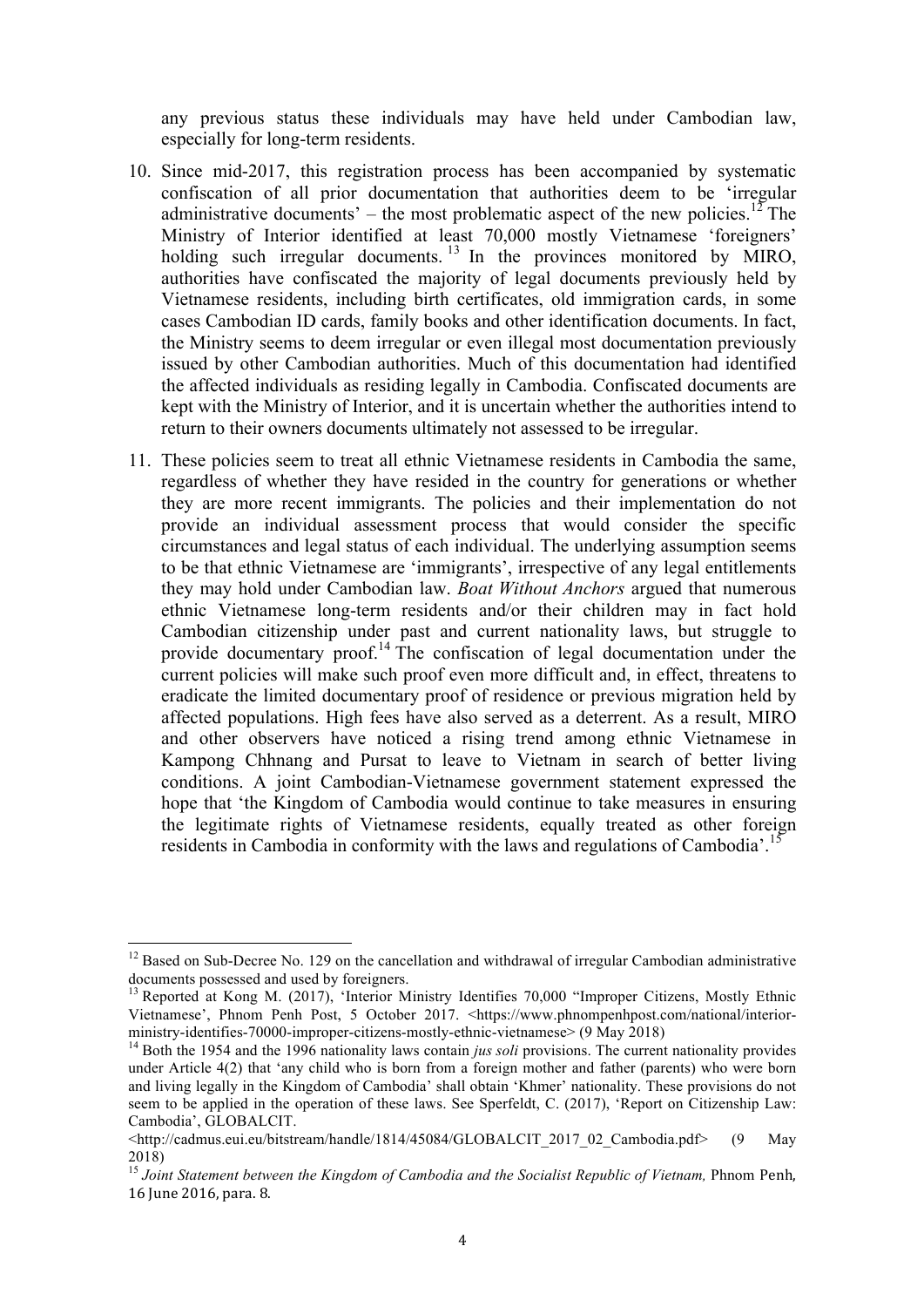## **Responses to the priority issues raised by the Special Rapporteur**

#### *Non-neutral nationality laws and practices*

12. The case study of ethnic Vietnamese populations in Cambodia provides an example for how nationality-related legislation is not always at the core of solving situations of statelessness or undetermined nationality. Rather often it is the operation of these laws in practice (be it with or without discriminatory intent) that is a barrier to improving protracted legal identity problems. These observations should have implications for technical assistance and advocacy, which currently often focus on legislative reform (as perhaps also the easier pathway), rather than on long-term efforts of changing attitudes among majority populations and improving the performance of institutions and bureaucracies.

#### *Forced population movements and migration*

13. The case study also is an example of the long-lasting effects of conflict-related forced population movements on the legal status of affected populations.<sup>16</sup> The majority of ethnic Vietnamese populations who have resided in Cambodia since the time prior to the 1970s have experienced a series of persecutions and forced deportations, especially under the Lon Nol regime and the Khmer Rouge regime.<sup>17</sup> Genocidal policies by the Khmer Rouge almost led to a disappearance of the minority from Cambodian territory.<sup>18</sup> Since their return during the 1980s, most of these refugees have been treated as 'immigrants' by the Cambodian authorities. Some ethnic Vietnamese survivors have sought recognition of their harm from the Khmer Rouge Tribunal (ECCC) and brought a claim for recognition of or access to Cambodian citizenship under the Tribunal's collective reparations mandate.<sup>19</sup>

#### *Protection of children*

14. Finally, the case study is an example of how lack of a legal identity is often the result of a lack of access to or exclusion from birth registration for children of affected populations. *Boat Without Anchors* and MIRO follow-on reports found that many Vietnamese minority communities have no effective access to birth registration. In 2016, MIRO found that only 5 per cent of 414 ethnic Vietnamese surveyed in Takeo, Kampong Chhnang and Pursat provinces had birth certificates. <sup>20</sup> Cambodian law allows children of non-citizens living legally in the country to be issued a birth certificate, but local officials seem to conflate issuing birth certificates with conferring citizenship. The absence of birth registration for children in these communities creates barriers for obtaining other documents relevant to exercising future rights and entitlements such as admission to school and access to Cambodian

<sup>&</sup>lt;sup>16</sup> See Gleeson, M. (2012) 'State of Migration: An Overview of Forced Displacement in Cambodia', Phnom Penh: Jesuit Refugee Service Cambodia.

<sup>&</sup>lt;sup>17</sup> It is estimated that 200,000 to 250,000 Vietnamese fled Cambodia from violent persecutions under the Lon Nol regime. Another estimated 150,000 to 170,000 ethnic Vietnamese were forced out of the country in 1975 by the Khmer Rouge – most of those who stayed behind were systematically killed. <sup>18</sup> In Case 002 before the Khmer Rouge Tribunal, the defendants have been charged with committing

genocide against the Cham and the Vietnamese minority in Cambodia Office of Co-Investigating Judges, 'Closing Order', 15 September 2010 (D427), Case File No. 002/19-09-2007-ECCC-OCIJ.

<sup>&</sup>lt;sup>19</sup> See Nguyen, L. and C. Sperfeldt (2014), 'Victim Participation and Minorities in Internationalised Criminal Trials: Ethnic Vietnamese Civil Parties at the Extraordinary Chambers in the Courts of Cambodia', *Macquarie Law Journal* 14: 97-126. <sup>20</sup> Minority Rights Organization (MIRO) (2016), 'Research Finding Statelessness Minority Groups in

Cambodia Takeo, Kampong Chhnang, and Pursat', Phnom Penh: MIRO